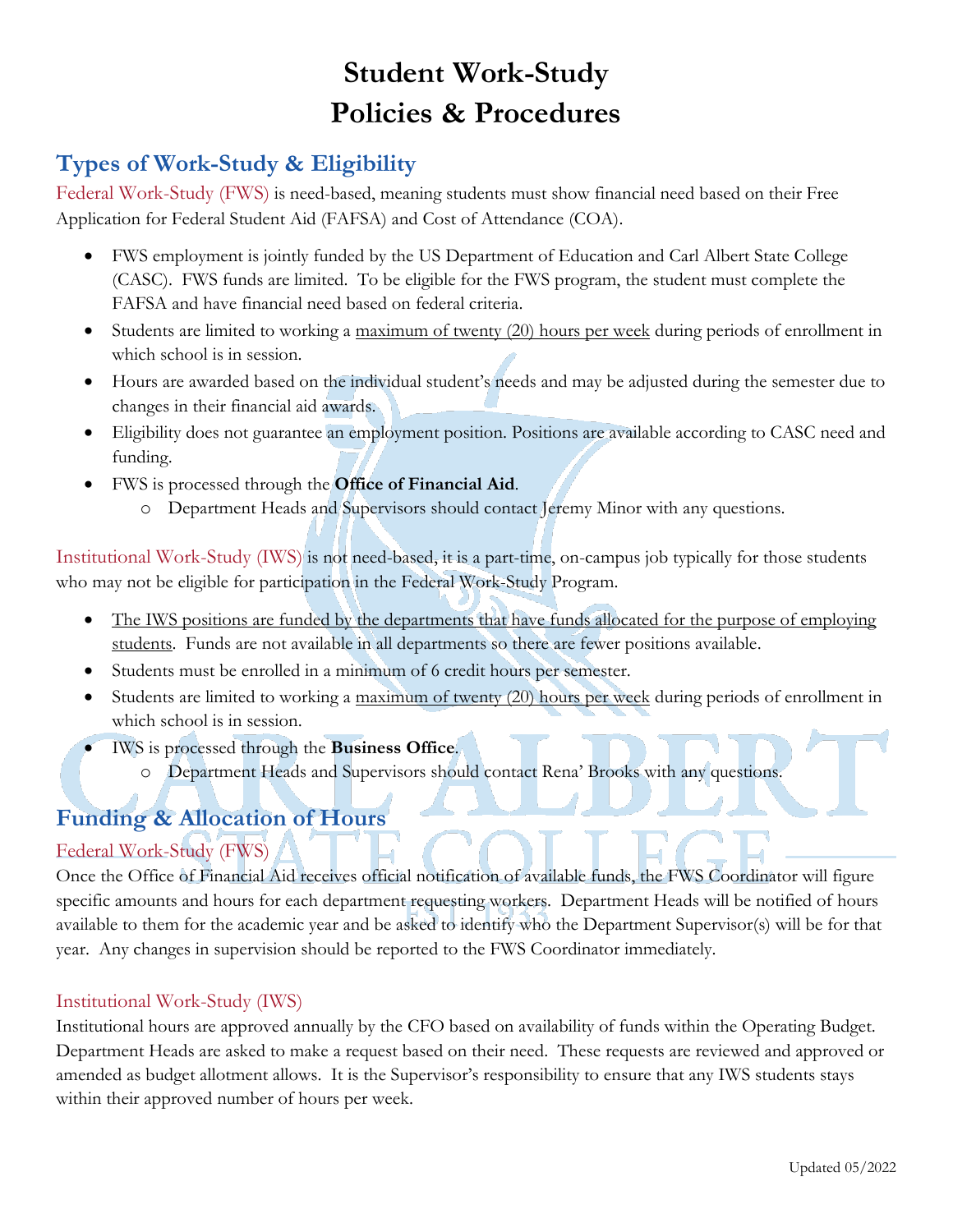# **Job Postings**

A department head/supervisor can request a job to be posted by submitting a **WS Job Posting Request Form** to the Office of Financial Aid. The job will be posted on the board outside of the Poteau office and on the Carl Albert State College (CASC) website. When the position(s) has been filled, the department head/supervisor should request that the posting be taken down to cease further inquiries. The form is available on the CASC website and upon request.

# **Work-Study Request, Authorizations, & Human Resources (HR)**

Once a student has found a department interested in hiring them, or vice versa, the supervisor of that department must complete a **Student Work-Study Authorization-Termination** form. The authorization must be filled out completely (typed, not handwritten) before being submitted to the WS Coordinator.

- A new **Authorization** should be completed for each student working in each department every academic year and each summer.
- When is an employment application needed?
	- o If the student has not been an employee before, he/she must submit a **CASC Application for Employment** with the **Authorization** form to be sent to HR.
	- o If the student is a returning work-study, a new application is not required, just the **Authorization**.
- The WS Coordinator will review the Authorization Form and double check eligible hours and signatures. When it is determined that the form is complete, a copy of the authorization is sent to HR.
- HR will do their side and then contact the student to schedule orientation. This will include employee paperwork, timesheet instructions, etc.
- Once orientation is complete, HR will notify the Department Supervisor and the WS Coordinator to let them know when the student can begin working.

**No student may begin working until they have completed all paperwork and orientation & the coordinator and supervisor have been notified of an official start date.**

# **Terminations**

When a student ceases working (whether voluntary or not), the supervisor must complete the **Termination** section of the **Student Work-Study Authorization-Termination** and return it to the appropriate WS Coordinator.

- A termination should be completed when:
	- o A student is told to stop working by the WS Coordinator, Department Head, or Supervisor
		- This does not apply when students must temporarily cease working due to reallocation of department hours.
		- o A student does not plan to return the next semester, whether to the school or that department
		- o A student switches departments they work for (but not if departments are sharing a student's hours)
		- o After the end of each academic year

**New Authorizations will not be approved until a Termination has been received for previous students.**

# **FWS Information for Department Heads & Supervisors**

Campus-Based funding is limited and may change year to year, sometimes drastically. These funds include the Federal Supplemental Opportunity Grant (FSEOG/SEOG) and Federal Work-Study (FWS) Program. Misuse and underuse of funding can lead to a reduction of funds or even a stop to funding altogether. It is important that Department Heads and Department Supervisors do their part in keeping students working within their approved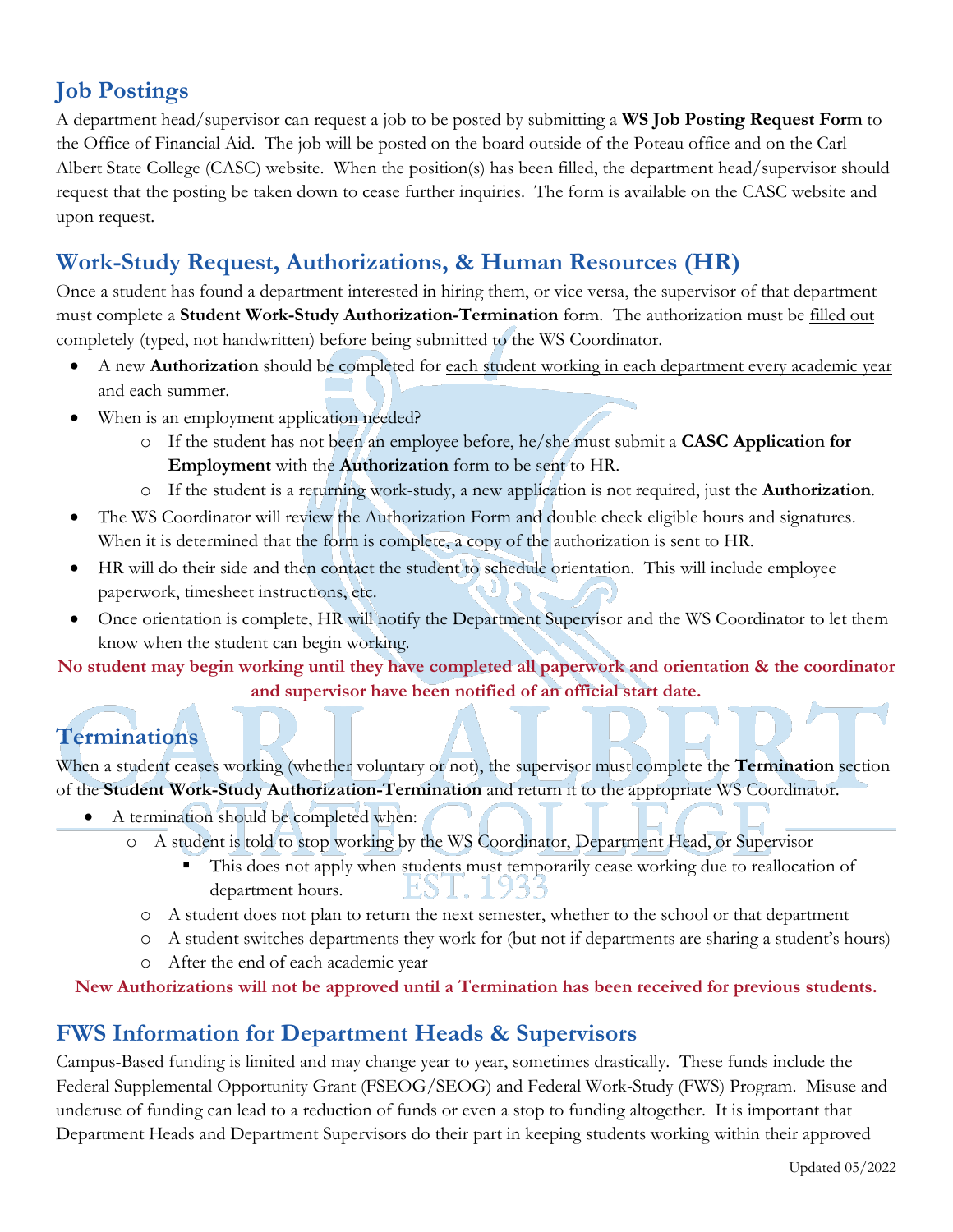hours per week. It is also important they keep a reasonable standard for work conditions, tasks, training, and scheduling. **No student should be working during the students' scheduled class time** unless supporting documentation for class cancelation is included with the timesheet.

### On-Campus Work

Students hired for on-campus positions are expected to work within normal CASC operating hours; Monday-Thursday 8:00AM-4:30PM, Friday 8:00AM-4:00PM. Exclusions to this rule are listed below and include departments/programs that typically have operational hours outside of the standard CASC hours. Students or Supervisors wishing to work outside of normal hours should contact the FWS Coordinator to receive approval for such work.

Exclusions: Library, Stivers Center, Athletics (Baseball, E-Sports, Softball, Wrestling), and Physical Plant

### Off-Campus Work

Students hired for off-campus work are expected to work within the schedule set by their Supervisor. CASC does not provide transportation for these positions and the off-campus employer is not required to. Students are expected to manage their own transportation as well as ensure their off-campus hours do not interfere with their own school work.

### Work When In-Class Instruction is Moved to Virtual Due to Inclement Weather

If campus is declared closed due to inclement weather, even if classes are still considered in session virtually, students are not expected or permitted to travel to and work on campus. Conditions may apply to off-campus work as well so students are expected to keep in contact with their supervisor.

### Work Over Breaks

Any student wanting to work over a break will need to submit a **Request for Semester Break & Make-up Hours** form signed by their supervisor **before** the timeframe requested.

- "Breaks" include any day campus is considered closed as well as the time between the ending/beginning dates of the Spring/Summer and Summer/Fall semesters.
	- o Ex. Thanksgiving Break; May 13 (Spring end) and June 1 (Summer begin)

### **Timesheets**

**Federal Student Work-Study timesheets must be submitted to the Office of Financial Aid no later than the**  1<sup>st</sup> of the month. Sheets will be reviewed for appropriate hours, scheduling, signatures, etc. Late timesheets are not guaranteed immediate payment for that time worked and may need to be paid on a later payroll.

• All information (other than signatures) on timesheets should be typed with accurate hours showing in the calculated formulas.

### Important Timeline Information:

- During the summer, the Office of Financial Aid will receive notification of campus-based fund amounts available for the upcoming academic year (in the order of Fall, Spring, Summer).
- Department Heads will receive an online form to assess their need for FWS for the upcoming year.
- Departments with need will be notified of their allotted hours before the start of the fall semester.